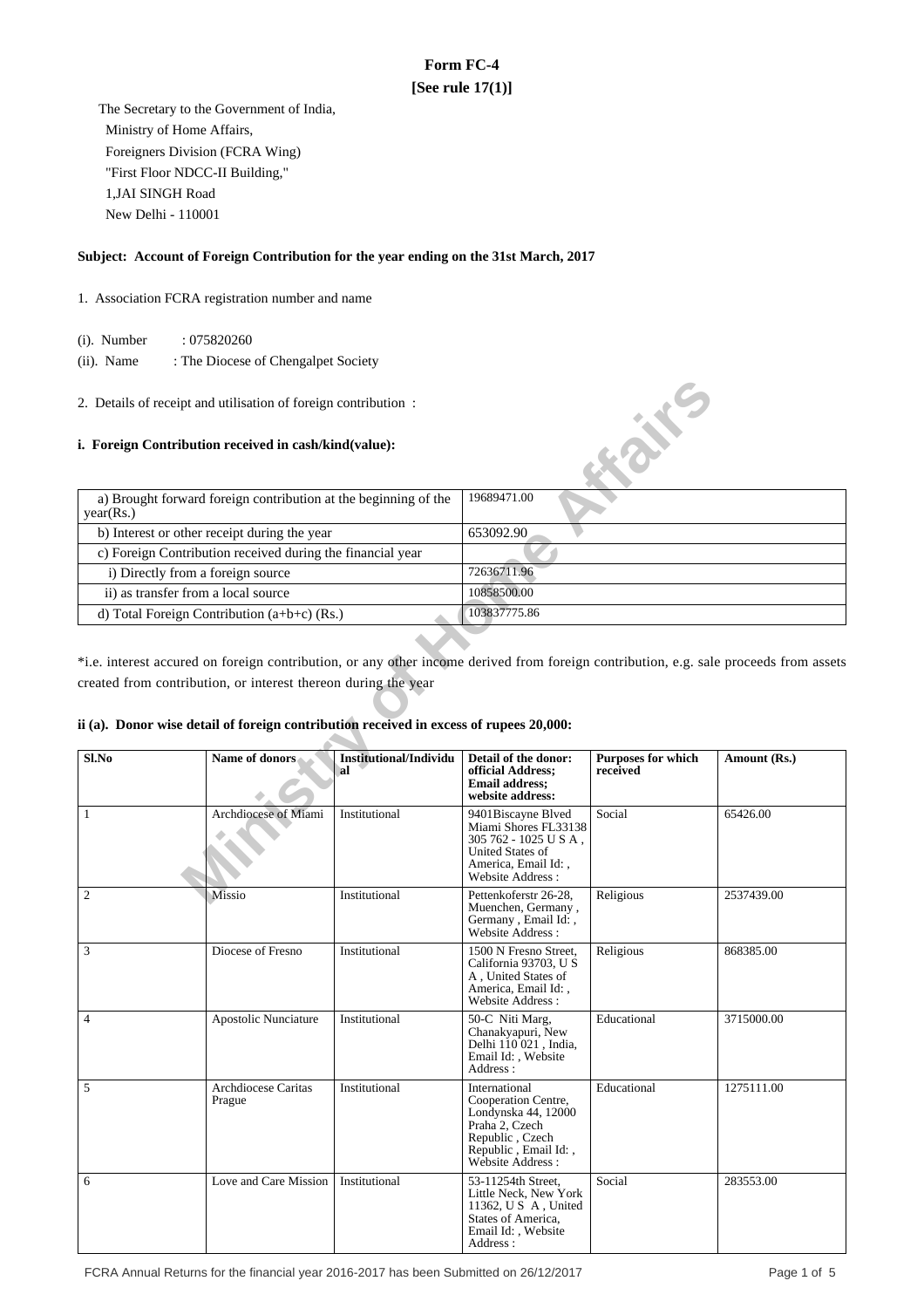| Sl.No  | <b>Name of donors</b>                  | <b>Institutional/Individu</b><br>al | Detail of the donor:<br>official Address;<br>Email address;<br>website address:                                                                                    | <b>Purposes for which</b><br>received | Amount (Rs.) |
|--------|----------------------------------------|-------------------------------------|--------------------------------------------------------------------------------------------------------------------------------------------------------------------|---------------------------------------|--------------|
| $\tau$ | Diocese of Freiburg                    | Institutional                       | Erzbischoflichers<br>Ordinariat<br>Schoferstr.2, D-79098<br>Freiburg Breisgau<br>Bundesrepublik<br>Deutschland Germany,<br>Germany, Email Id:,<br>Website Address: | Religious                             | 69704.00     |
| 8      | Diocese of Harrisburg                  | Institutional                       | 4800 Union Deposit<br>Road, Harrisburg, PA<br>17111-3710, USA,<br>United States of<br>America, Email Id:,<br>Website Address :                                     | Religious                             | 474512.00    |
| 9      | Diocese of Metuchen                    | Institutional                       | PO Box 191,<br>Metuchen, New Jersey,<br>08840, USA, United<br>States of America,<br>Email Id:, Website<br>Address:                                                 | Religious                             | 49538.00     |
| 10     | Editorial Verbo Divino                 | Institutional                       | <b>Editorial Verbo</b><br>DivinoAvenida<br>Pamplona Num<br>41Estella31200Navarra<br>Spain, Spain, Email Id:<br>, Website Address :                                 | Social                                | 233655.75    |
| 11     | Fr Benjamin<br>Chinnappan              | Individual                          | 758.N Michigan St<br>Elmhurst, IL $60126$ , U<br>S A, United States of<br>America, Email Id:,<br>Website Address:                                                  | Educational                           | 1134900.00   |
| 12     | Apostolic Nunciature                   | Institutional                       | 50-C Niti Marg,<br>Chanakyapuri, New<br>Delhi 110 021, India,<br>Email Id:, Website<br>Address:                                                                    | Religious                             | 2567500.00   |
| 13     | Church of Regina Coeli   Institutional |                                     | 12 Harvey Street, Hyde<br>Park, Newyork 12538,<br>U S A, United States<br>of America, Email Id:,<br>Website Address:                                               | Social                                | 122034.00    |
| 14     | Johnna Kallin                          | Individual                          | Frihet Svagen 17<br>17753 Jar Falla<br>Sweeden, Sweden,<br>Email Id:, Website<br>Address :                                                                         | Social                                | 80500.00     |
| 15     | Littleway Association                  | Institutional                       | Sacred Heart House,<br>119, Cedars Road,<br>Clapham Common,<br>London Sws Opr,<br>United Kingdom,<br>United Kingdom,<br>Email Id:, Website<br>Address:             | Religious                             | 311111.00    |
| 16     | Missio                                 | Institutional                       | Pettenkoferstr 26-28.<br>Muenchen, Germany,<br>Germany, Email Id:,<br>Website Address:                                                                             | Educational                           | 915153.00    |
| 17     | <b>Bistum Augsburg</b>                 | Institutional                       | Briefanschrift Postfach<br>110349-860028<br>Augsburg Haus-<br>Paketanchrift<br>Peutingerstr - Germany<br>, Germany, Email Id:,<br>Website Address:                 | Religious                             | 143070.00    |
| 18     | Fr Arokia Dass David                   | Individual                          | 1058 W 400 S, SLC,<br>UT 84104 - 1261, US<br>A, United States of<br>America, Email Id:,<br>Website Address:                                                        | Social                                | 131878.00    |
| 19     | Hymns Ancient and<br>Modern Ltd        | Institutional                       | 13 A Hellesdon Park<br>RoadNorwichNR 65<br>DRUnited Kingdom,<br>United Kingdom,<br>Email Id:, Website<br>Address:                                                  | Social                                | 697131.00    |
| 20     | Littleway Association                  | Institutional                       | Sacred Heart House,<br>119, Cedars Road,<br>Clapham Common,<br>London Sws Opr,<br>United Kingdom,<br>United Kingdom,<br>Email Id:, Website<br>Address:             | Social                                | 3739687.00   |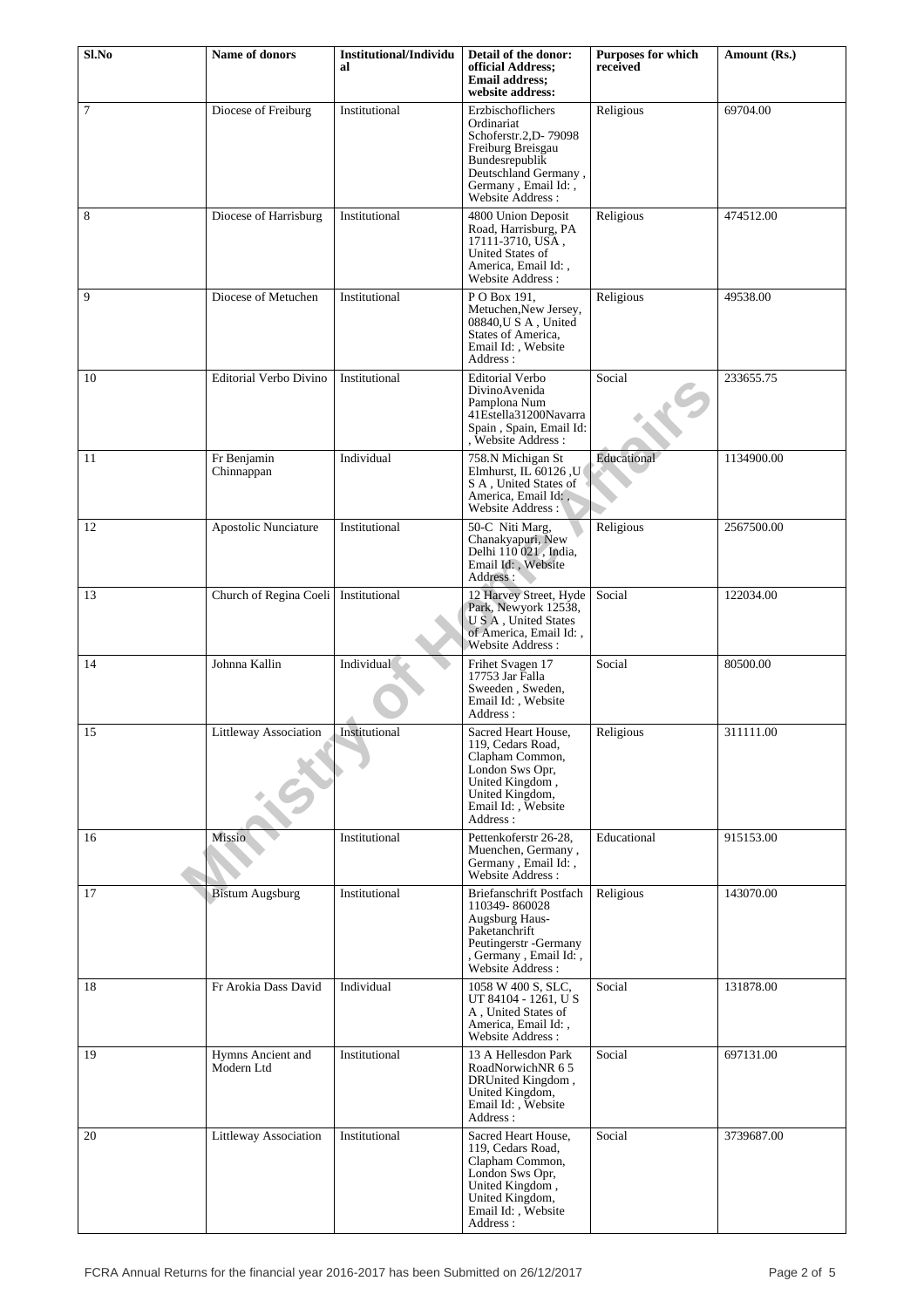| Sl.No  | Name of donors                              | <b>Institutional/Individu</b><br>al | Detail of the donor:<br>official Address;<br><b>Email address:</b><br>website address:                                                     | Purposes for which<br>received | Amount (Rs.) |
|--------|---------------------------------------------|-------------------------------------|--------------------------------------------------------------------------------------------------------------------------------------------|--------------------------------|--------------|
| 21     | Diocese of Salt Lake<br>City                | Institutional                       | 27 C Street<br>Salt Lake City<br>Utah 84103<br>U S A, United States<br>of America, Email Id:,<br>Website Address:                          | Social                         | 510054.00    |
| 22     | Archdiocese of<br>Galveston                 | Institutional                       | 1700 San<br>Jacinto, Houston, TX<br>77002, U S A, United<br>States of America,<br>Email Id:, Website<br>Address:                           | Religious                      | 979677.00    |
| 23     | Archdiocese of Los<br>Angeles               | Institutional                       | 3424 Wilshire<br><b>Boulevard Los Angeles</b><br>California CA 90010 U<br>S A, United States of<br>America, Email Id:,<br>Website Address: | Religious                      | 65792.00     |
| 24     | Archdiocese of Toronto                      | Institutional                       | Catholic Pastoral<br>Centre 1155 Yonge<br>Street Toronto, Ontario<br>M 4T1 W 2 Canada,<br>Canada, Email Id:,<br>Website Address:           | Religious                      | 191481.00    |
| 25     | Congregazione Sacra<br>Famiglia Di Nazareth | Institutional                       | Del Padre Giovanni<br>PiamartaVia Giovanni<br>Piamatra<br>6,25121Brescia<br>(BS)Italy, Italy, Email<br>Id: , Website Address :             | Social                         | 790491.00    |
| 26     | Diocese of Fulda                            | Institutional                       | <b>Mission Entwicklung</b><br>Frieden Postfach 1153<br>36001 Fulda Germany<br>, Germany, Email Id:,<br>Website Address:                    | Social                         | 294471.21    |
| $27\,$ | Fondation Cuomo                             | Institutional                       | Lesun s Palace, 4, Rue<br>Des Orchidees, MC<br>98000 Pte De, Monaco,<br>Monaco, Email Id:,<br>Website Address:                             | Social                         | 8292482.00   |
| 28     | Kath Pfarramt                               | Institutional                       | Dorfstr.31, 88299<br>Leutkirch,<br>Herlazhofen, Germany<br>Germany, Email Id:,<br>Website Address :                                        | Religious                      | 86928.00     |
| 29     | Kirche In Not Bishof                        | Institutional                       | Kindermann Str.23<br>61462 Konigstein<br>Germany, Germany,<br>Email Id:, Website<br>Address:                                               | Religious                      | 2057857.00   |
| 30     | Pontifical Mission<br>Socieites             | Institutional                       | No.10 Ulsoor Road<br>Post Box No, 4216<br>Bangalore -560 042<br>Karnataka India, India,<br>Email Id:, Website<br>Address:                  | Religious                      | 4576000.00   |
| 31     | <b>St Francis of Assisi</b><br>Cathedral    | Institutional                       | 32, ELM Avenue,<br>Metuchen, New Jersy,<br>U S A, United States<br>of America, Email Id:,<br>Website Address:                              | Religious                      | 32957.00     |
| 32     | Diocese of Koln                             | Institutional                       | Erzbistum Koln,<br>Generalvikariat, Marzel<br>lenstrabe 32/ 50668,M<br>Koln, Germany,<br>Germany, Email Id:,<br>Website Address :          | Religious                      | 2177346.00   |
| 33     | Fondation Cuomo                             | Institutional                       | Lesun s Palace, 4, Rue<br>Des Orchidees, MC<br>98000 Pte De, Monaco,<br>Monaco, Email Id:,<br>Website Address:                             | Educational                    | 42459049.00  |
| 34     | The Loyola Foundation                       | Institutional                       | 10335 Democracy<br>Lane Ste.202, Fairfax,<br>VA 22030, U S A,<br>United States of<br>America, Email Id:,<br>Website Address:               | Religious                      | 336510.00    |
| 35     | Fr Panimayakumar<br>Gaspar                  | Individual                          | 5371 Amboy Road,<br>Staten Isalnd, Newyork<br>10312, U S A, United<br>States of America,<br>Email Id:, Website<br>Address :                | Religious                      | 66100.00     |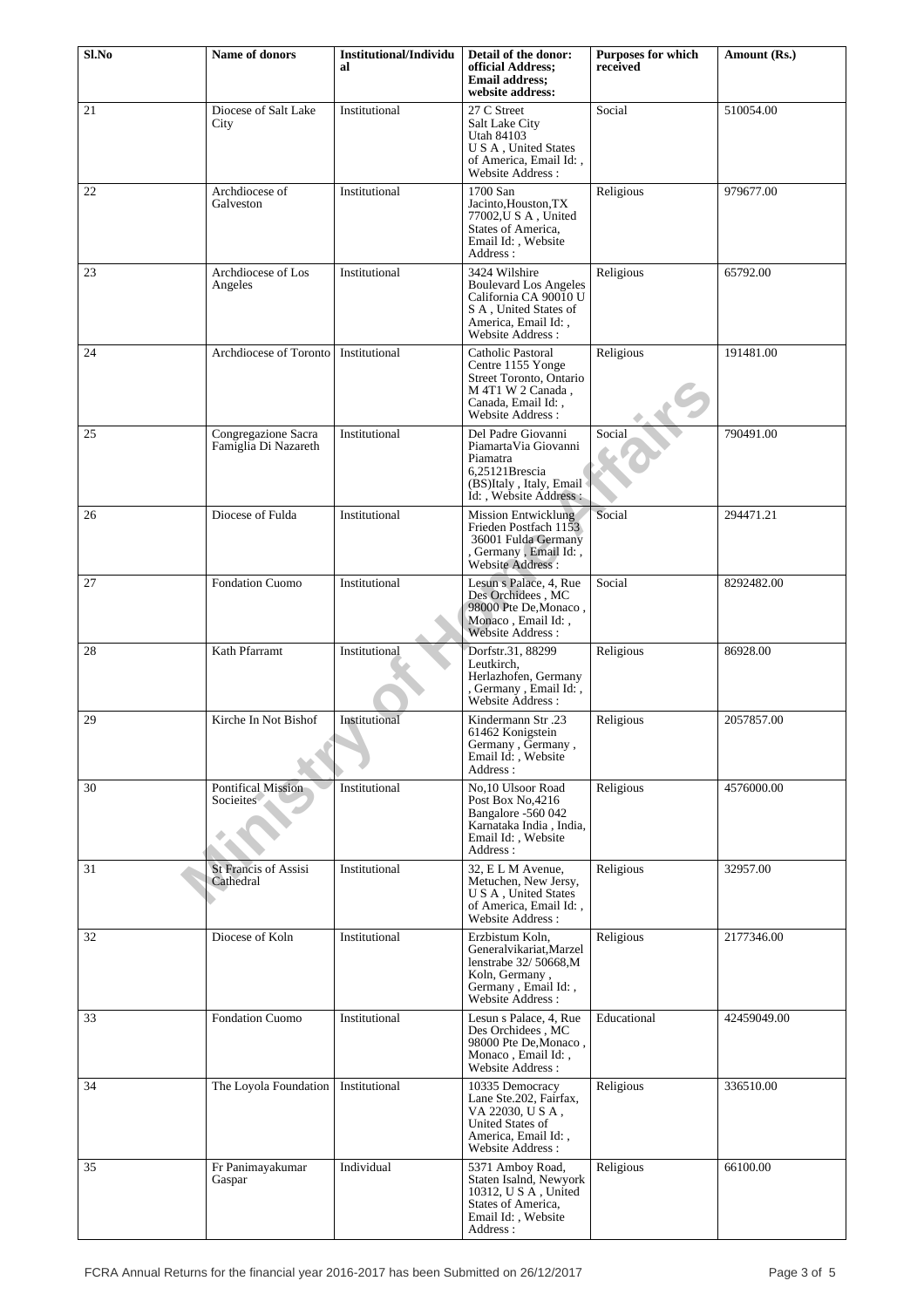| S1.No | Name of donors                  | Institutional/Individu<br>al | Detail of the donor:<br>official Address;<br><b>Email address;</b><br>website address:                                      | <b>Purposes for which</b><br>received | Amount (Rs.) |
|-------|---------------------------------|------------------------------|-----------------------------------------------------------------------------------------------------------------------------|---------------------------------------|--------------|
| 36    | Love and Care Mission           | Institutional                | 53-11254th Street,<br>Little Neck, New York<br>11362, U S A, United<br>States of America,<br>Email Id:, Website<br>Address: | Educational                           | 106494.00    |
| 37    | Schwabenverlag AG               | Institutional                | Senefelderstr Be<br>1273760OstfildernGer<br>many, Germany,<br>Email Id: , Website<br>Address:                               | Social                                | 236052.00    |
| 38    | Sisters of St Peter<br>Claver   | Institutional                | Via Dell Olmata 16<br>00184 Roma<br>Italy, Italy, Email Id:,<br>Website Address:                                            | Social                                | 331072.00    |
| 39    | Sisters of St Peter<br>Claver   | Institutional                | Via Dell Olmata 16<br>00184 Roma<br>Italy, Italy, Email Id:,<br>Website Address:                                            | Religious                             | 264432.00    |
| 40    | St Joseph and Michael<br>Church | Institutional                | 1314 Central Ave<br>Union City N J 0787 -<br>3124 U S A, United<br>States of America,<br>Email Id: , Website<br>Address:    | Religious                             | 198676.00    |

| Sl.No | <b>Purpose</b> | <b>Amount</b> |
|-------|----------------|---------------|
|       | Educational    | 45890707.00   |
|       | Religious      | 10911515.00   |
|       | Social         | 15834489.96   |

#### **(iii). Details of Utilization of foreign contribution:**

| Church                                                                                                                                                                                                                                                                                                    |                |                           | Union City N J 0787 -<br>3124 U S A, United<br>States of America.<br>Email Id:, Website<br>Address: |               |
|-----------------------------------------------------------------------------------------------------------------------------------------------------------------------------------------------------------------------------------------------------------------------------------------------------------|----------------|---------------------------|-----------------------------------------------------------------------------------------------------|---------------|
| (b). Cumulative purpose-wise amount of all foreign contribution donation received :                                                                                                                                                                                                                       |                |                           |                                                                                                     |               |
| S1.No                                                                                                                                                                                                                                                                                                     | <b>Purpose</b> |                           |                                                                                                     | <b>Amount</b> |
| $\mathbf{1}$                                                                                                                                                                                                                                                                                              | Educational    |                           |                                                                                                     | 45890707.00   |
| $\overline{c}$                                                                                                                                                                                                                                                                                            | Religious      |                           |                                                                                                     | 10911515.00   |
| 3                                                                                                                                                                                                                                                                                                         | Social         |                           |                                                                                                     | 15834489.96   |
| a. Total Utilization* for projects as per aims and<br>objectives of the association (Rs.)<br>b. Total Administrative Exprenses as provided in Rule<br>5, FCRA 2011 (Rs.)                                                                                                                                  |                | 90649529.00<br>3090904.00 |                                                                                                     |               |
| c. Total invested in term deposits(Rs.)                                                                                                                                                                                                                                                                   |                | 24224.90<br>1100000.00    |                                                                                                     |               |
| Total Purchase of fresh assets(Rs.)<br>Total utilization in the year(Rs.) $(a+b+c+d)$                                                                                                                                                                                                                     |                | 94840433.00               |                                                                                                     |               |
| * It is affirmed that the utilisation of foreign contribution is not in contravention of the provisions contained in prov<br>Section $12(4)(f)$ of the Act which states that the acceptance of foreign contribution is not likely to affect prejudicall<br>(A) the soverignty and integrity of india; or. |                |                           |                                                                                                     |               |
| $(D)$ the computer strategic covertific or cohnomic interest of the states or                                                                                                                                                                                                                             |                |                           |                                                                                                     |               |

\* It is affirmed that the utilisation of foreign contribution is not in contravention of the provisions contained in proviso to Sction 9(e) and Section 12(4)(f) of the Act which states that the acceptance of foreign contribution is not likely to affect prejudically.

(B) the security, strategic, scientific or echnomic interest of the state; or

(C) the public interest; or

(D) freedom or fairness of election to any legistature; or

(E) friendly relations with any foreign state; or

(F) harmony between religious, racial, social, lingusitic or relgional groups, castes or communities

iv. Balance of unutilized foreign contribution, in cash/bank, at the end of the year(Rs.) : 8997342.86

v. Total number of foreigner working(salaried/ in honorary capacity.  $\qquad \qquad$ : 0.00

3. (a) Details of designated Fc bank account for receipt of Foreign Contribution ( As on 31st March of the year ending):